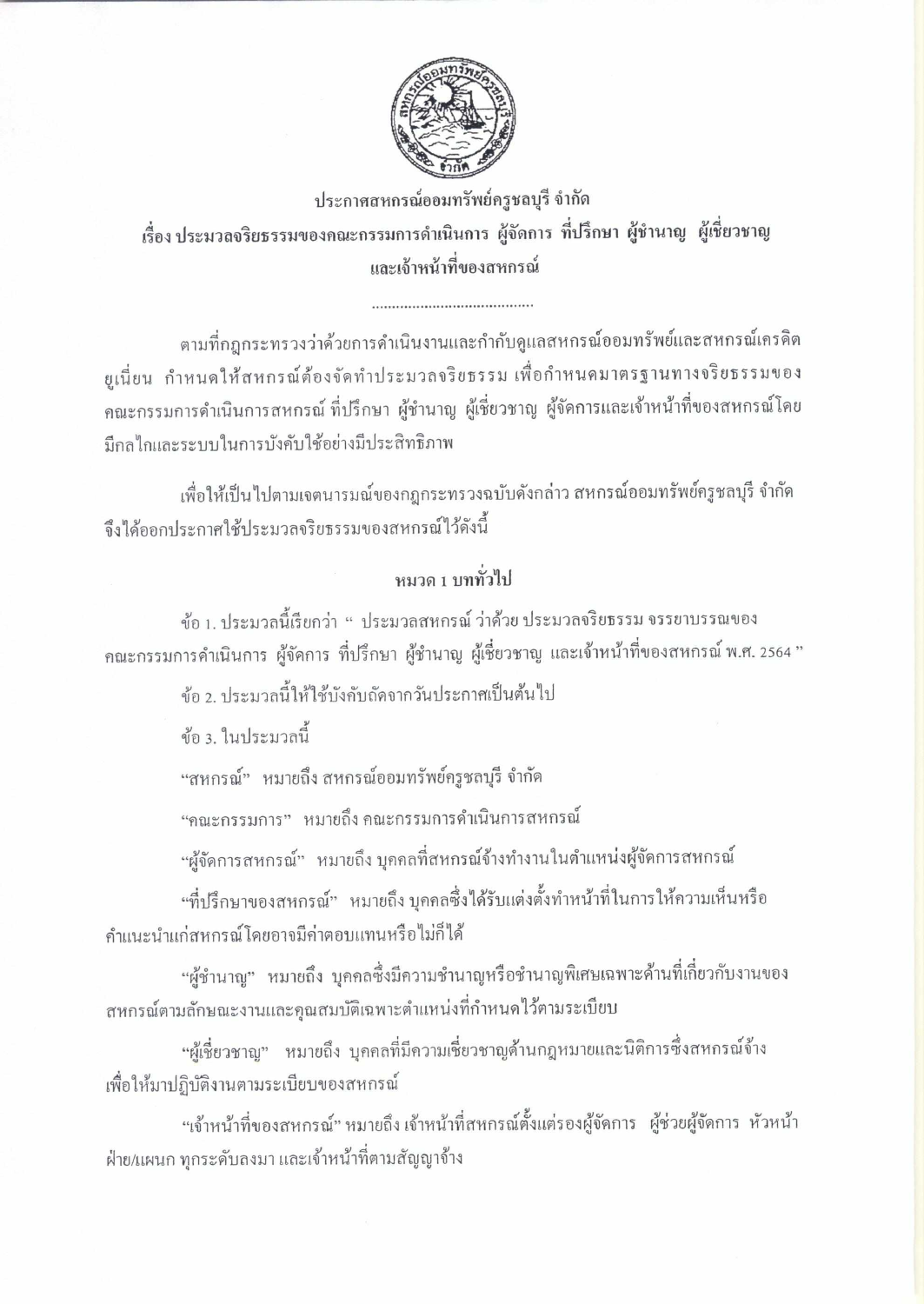# หมวด 2 มาตรฐานทางจริยธรรม ส่วนที่ 1 ค่านิยมหลักของมาตรฐานจริยธรรม

ข้อ 4. คณะกรรมการ ผู้จัดการ ที่ปรึกษา ผู้ชำนาญ ผู้เชี่ยวชาญ และเจ้าหน้าที่ของสหกรณ์ทุกคน มีหน้าที่โดยยึดค่านิยมตามหลัก 9 ประการ ดังนี้

(1) การยึดมั่นในคุณธรรมและจริยธรรม

(2) การมีจิตสำนึกที่ดี ซื่อสัตย์ สุจริต และรับผิดชอบ

(3) การยึดถือประ โยชน์สหกรณ์เหนือกว่าประ โยชน์ส่วนตัว และ ไม่มีประ โยชน์ทับซ้อน

(4) การยืนหยัดทำในสิ่งถูกต้อง เป็นธรรม และถูกกฎหมาย

- (5) การให้บริการแก่สมาชิกของสหกรณ์ด้วยความรวดเร็ว มีอัธยาศัย และไม่เลือกปฏิบัติ
- (6) การให้ข้อมูลข่าวสารแก่สมาชิกของสหกรณ์อย่างครบถ้วน ถูกต้อง และไม่บิดเบื่อน ข้อเท็จจริง
- (7) การมุ่งผลสัมฤทธิ์ของงาน รักษามาตรฐาน มีคุณภาพ โปร่งใส และตรวจสอบได้
- (8) การยึดมั่นในระบอบประชาธิปไตยอันมีพระมหากษัตริย์ทรงเป็นประมุข
- (9) การยึดมั่นในหลักจรรยาบรรณของสหกรณ์

### ส่วนที่ 2 มาตรฐานจริยธรรมขององค์กร

ข้อ ร. คณะกรรมการ ผู้จัดการ ที่ปรึกษา ผู้ชำนาญ ผู้เชี่ยวชาญและเจ้าหน้าที่ของสหกรณ์ทุกคน ต้องจงรักภักดี ต่อชาติ ศาสนา และพระมหากษัตริย์

ข้อ 6. คณะกรรมการ ผู้จัดการ ที่ปรึกษา ผู้ชำนาญ ผู้เชี่ยวชาญและเจ้าหน้าที่ของสหกรณ์ทุกคน ด้องเป็น แบบอย่างที่ดีในการรักษาไว้ และปฏิบัติให้เป็นไปตามกฎหมายทุกประการ

ข้อ 7. คณะกรรมการ ผู้จัดการ ที่ปรึกษา ผู้ชำนาญ ผู้เชี่ยวชาญและเจ้าหน้าที่ของสหกรณ์ทุกคน ด้องยึดมั่นและปฏิบัติตามจรรยาบรรณของคณะกรรมการ ผู้จัดการ ที่ปรึกษา ผู้ชำนาญ ผู้เชี่ยวชาญและ เจ้าหน้าที่ของสหกรณ์

#### หมวด 3 กลไกและระบบการบังคับใช้

ข้อ 8. คณะกรรมการ ผู้จัดการ ที่ปรึกษา ผู้ชำนาญ ผู้เชี่ยวชาญและเจ้าหน้าที่ของสหกรณ์ทุกคน ต้องประพฤติปฏิบัติและวางตนอยู่ในกรอบระเบียบว่าด้วยประมวลงริยธรรมของสหกรณ์ ทั้งนี้ ให้ประธาน กรรมการคำเนินการสหกรณ์ทำหน้าที่กำกับดูแลการประพฤติปฏิบัติของกรรมการ ผู้จัดการ ที่ปรึกษา ผู้ชำนาญ ผู้เชี่ยวชาญและเจ้าหน้าที่ของสหกรณ์ให้เป็นไปตามประมวลจริยธรรมนี้